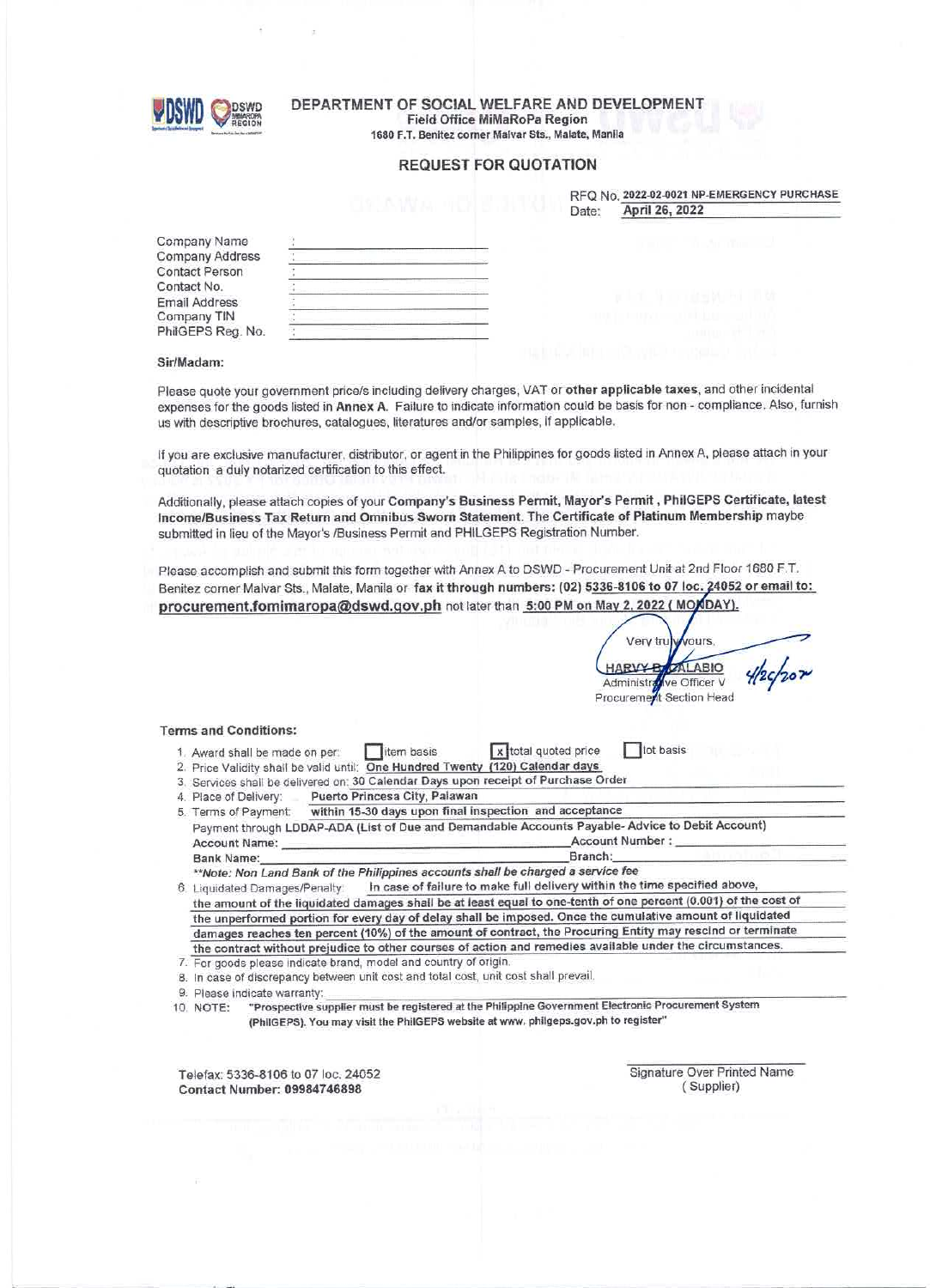|                                                                             | Procurement Form No. 04-A (Annex A)                         |                           | DEPARTMENT OF SOCIAL WELFARE AND DEVELOPMENT<br>Field Office MiMaRoPa Region<br>1680 F.T. Benitez corner Malvar Sts., Malato, Manila                                                                                                                                    | RFQ No.<br>2022-02-0021                                     |                                       | <b>Annex A</b>    |
|-----------------------------------------------------------------------------|-------------------------------------------------------------|---------------------------|-------------------------------------------------------------------------------------------------------------------------------------------------------------------------------------------------------------------------------------------------------------------------|-------------------------------------------------------------|---------------------------------------|-------------------|
| <b>Contact Person</b><br>Contact No.<br><b>Email Address</b><br>Company TIN | Company Name<br><b>Company Address</b><br>PhilGEPS Reg. No. |                           |                                                                                                                                                                                                                                                                         | Date:<br>MOP: NP- EMERGENCY PURCHASE                        | (should be filted up<br>by suppliers) |                   |
| Item<br>No.                                                                 | Qty.                                                        | Unit                      |                                                                                                                                                                                                                                                                         | <b>Bidder's Specifications</b>                              | Unit Cost                             | <b>Total Cost</b> |
| $\cdot$ 1                                                                   | 500                                                         | kits                      | SUPPLY AND DELIVERY OF SLEEPING KIT FOR THE VICTIMS OF                                                                                                                                                                                                                  |                                                             |                                       |                   |
|                                                                             |                                                             |                           | TYPHOON ODETTE IN PALAWAN<br>Composition:                                                                                                                                                                                                                               |                                                             |                                       |                   |
|                                                                             |                                                             |                           | Blanket, 2 pieces                                                                                                                                                                                                                                                       |                                                             |                                       |                   |
|                                                                             |                                                             |                           | Sleeping Mat, 1 piece                                                                                                                                                                                                                                                   |                                                             |                                       |                   |
|                                                                             |                                                             |                           | Mosquito Net, 1 piece<br>Malong (Wrap Cloth), 1 piece                                                                                                                                                                                                                   |                                                             |                                       |                   |
|                                                                             |                                                             |                           | Pillow, 1 piece                                                                                                                                                                                                                                                         |                                                             |                                       |                   |
|                                                                             |                                                             |                           | with Plastic Box Container as Packaging                                                                                                                                                                                                                                 |                                                             |                                       |                   |
|                                                                             |                                                             |                           |                                                                                                                                                                                                                                                                         |                                                             |                                       |                   |
|                                                                             |                                                             |                           | *** Please see attached Technical Specifications****                                                                                                                                                                                                                    |                                                             |                                       |                   |
|                                                                             |                                                             |                           |                                                                                                                                                                                                                                                                         |                                                             |                                       |                   |
|                                                                             |                                                             |                           | Date of Delivery : 30 CD after receipt of approved PO<br>Place of Delivery : SWADT Palawan, Provincial Warehouse, KM North 5                                                                                                                                            |                                                             |                                       |                   |
|                                                                             |                                                             |                           | National Highway , Brgy , San Jose, Puerto Princesa City, Palawan                                                                                                                                                                                                       |                                                             |                                       |                   |
|                                                                             |                                                             |                           | Contact Person: Franklin Joseph Abergoso<br>Contact Number: 09304215186                                                                                                                                                                                                 |                                                             |                                       |                   |
|                                                                             |                                                             |                           |                                                                                                                                                                                                                                                                         |                                                             |                                       |                   |
|                                                                             |                                                             |                           |                                                                                                                                                                                                                                                                         |                                                             |                                       |                   |
|                                                                             |                                                             |                           |                                                                                                                                                                                                                                                                         |                                                             |                                       |                   |
|                                                                             |                                                             |                           |                                                                                                                                                                                                                                                                         |                                                             |                                       |                   |
|                                                                             |                                                             |                           |                                                                                                                                                                                                                                                                         |                                                             |                                       |                   |
|                                                                             |                                                             |                           |                                                                                                                                                                                                                                                                         |                                                             |                                       |                   |
|                                                                             |                                                             |                           |                                                                                                                                                                                                                                                                         |                                                             |                                       |                   |
|                                                                             |                                                             |                           |                                                                                                                                                                                                                                                                         |                                                             |                                       |                   |
|                                                                             |                                                             |                           |                                                                                                                                                                                                                                                                         |                                                             |                                       |                   |
|                                                                             |                                                             |                           |                                                                                                                                                                                                                                                                         |                                                             |                                       |                   |
|                                                                             |                                                             |                           |                                                                                                                                                                                                                                                                         |                                                             |                                       |                   |
|                                                                             |                                                             |                           |                                                                                                                                                                                                                                                                         |                                                             |                                       |                   |
|                                                                             |                                                             |                           |                                                                                                                                                                                                                                                                         |                                                             |                                       |                   |
|                                                                             |                                                             |                           |                                                                                                                                                                                                                                                                         |                                                             |                                       |                   |
|                                                                             |                                                             |                           | APPROVED BUDGET FOR THE CONTRACT: Php 900,000.00                                                                                                                                                                                                                        |                                                             |                                       |                   |
|                                                                             |                                                             |                           | (Nine Hundred Thousand Pesos Only)                                                                                                                                                                                                                                      |                                                             |                                       |                   |
|                                                                             |                                                             |                           |                                                                                                                                                                                                                                                                         |                                                             |                                       |                   |
|                                                                             |                                                             |                           |                                                                                                                                                                                                                                                                         | "Failure to indicate information<br>could be basis for non- |                                       |                   |
|                                                                             |                                                             |                           | PAGE 1 OF 1                                                                                                                                                                                                                                                             | compliance."<br>Please indicate the brand being             |                                       |                   |
|                                                                             |                                                             |                           |                                                                                                                                                                                                                                                                         | offered                                                     |                                       |                   |
| PURPOSE:<br>PR No.:                                                         |                                                             | 2022-02-0021              | Purchase of Sleeping Kit for the victims of Typhoon Odette in Palawan<br>IMPORTANT: The winning bidder MUST SIGN the original copy of Purchase Order (P.O.) at DSWD FO MIMAROPA Region, Procurement Section within three (3) days from the date advance copy was served | (Signature over printed name)<br>Supplier                   |                                       | VAT<br>Non-VAT    |
|                                                                             |                                                             |                           | thru email. FAILURE to show up and sign the original P.O. means the bidder is not interested and will be ground for suspension or blacklisting in DSWD's future biddings.                                                                                               |                                                             |                                       |                   |
|                                                                             |                                                             |                           |                                                                                                                                                                                                                                                                         |                                                             |                                       |                   |
|                                                                             |                                                             | <b>JANS E HUDJA FRAUL</b> |                                                                                                                                                                                                                                                                         |                                                             |                                       |                   |
|                                                                             |                                                             |                           |                                                                                                                                                                                                                                                                         |                                                             |                                       |                   |

|  |  |  |  | <b>COMMERCIAL</b> |  |  |
|--|--|--|--|-------------------|--|--|
|  |  |  |  |                   |  |  |
|  |  |  |  |                   |  |  |
|  |  |  |  |                   |  |  |
|  |  |  |  |                   |  |  |
|  |  |  |  |                   |  |  |
|  |  |  |  |                   |  |  |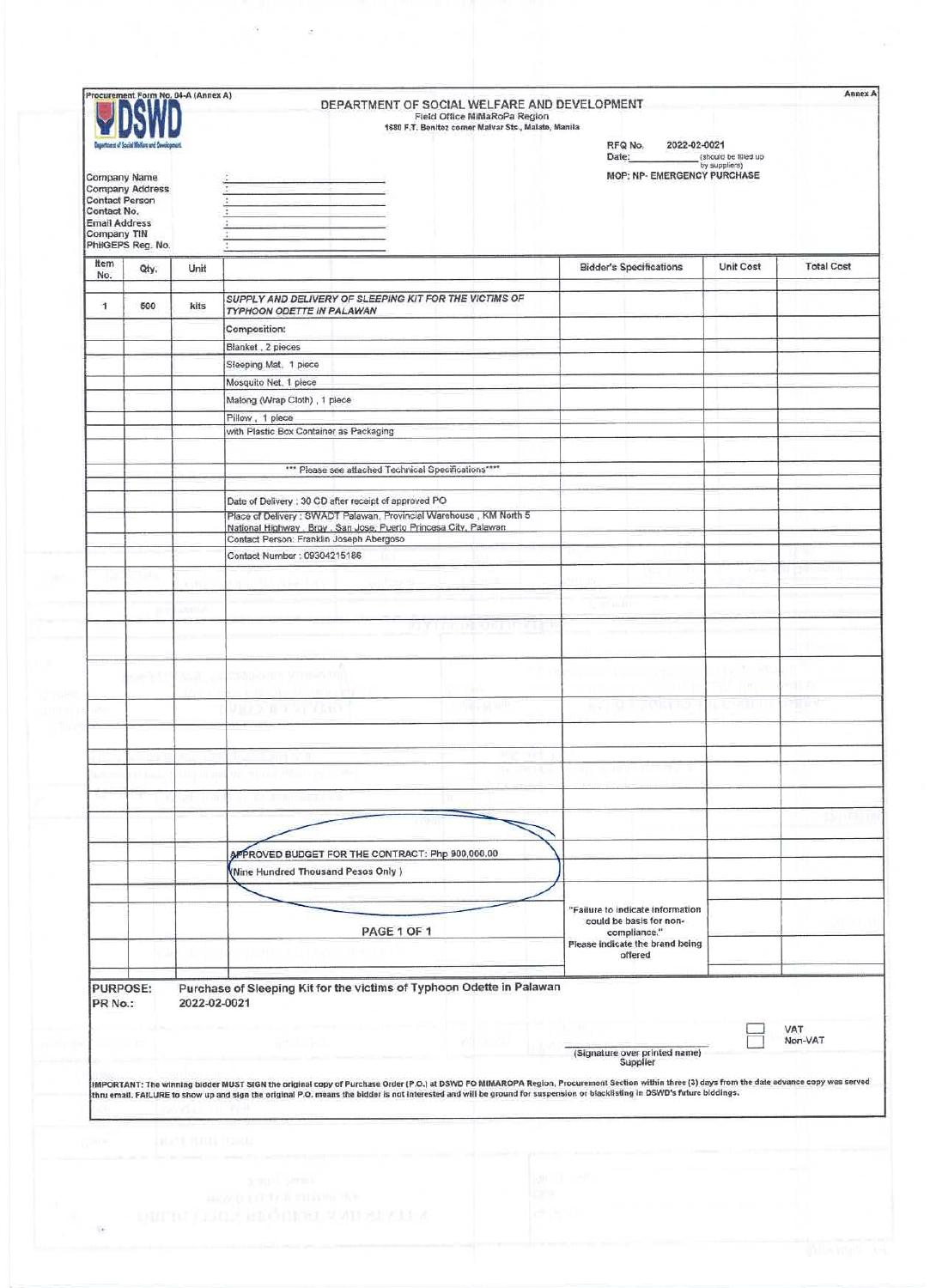# *Schedule of Requirements*

The delivery schedule expressed as weeks/months stipulates hereafter a delivery date which is the date of delivery to the project site.

| <b>Item</b>   |                     | <b>Description</b>           | Quantity        | <b>Total</b> |          | Delivered,          |
|---------------|---------------------|------------------------------|-----------------|--------------|----------|---------------------|
| <b>Number</b> |                     |                              |                 |              |          | <b>Weeks/Months</b> |
|               | <b>SLEEPING KIT</b> |                              | <b>500 SETS</b> | 500          | 30       | Calendar            |
|               | <b>PCS</b>          | <b>Blanket</b>               |                 | <b>SETS</b>  | Days     | after               |
|               | PC                  | Sleeping Mat                 |                 |              | issuance | of                  |
|               | PC                  | <b>Mosquito Net</b>          |                 |              | Notice   | to                  |
|               | PC                  | Malong (Wrap Cloth)          |                 |              | Proceed  |                     |
|               | PC                  | Pillow                       |                 |              |          |                     |
|               | PC                  | <b>Plastic Box Container</b> |                 |              |          |                     |

\_\_\_\_\_\_\_\_\_\_\_\_\_\_\_\_\_\_\_\_\_ \_\_\_\_\_\_\_\_\_\_\_\_\_\_\_\_\_\_\_\_\_\_\_\_\_\_\_\_\_\_\_\_\_\_\_ \_\_\_\_\_\_\_

I hereby certify to comply and deliver all the above requirements.

Name of Company/Bidder Signature Over Printed Name of Representative Date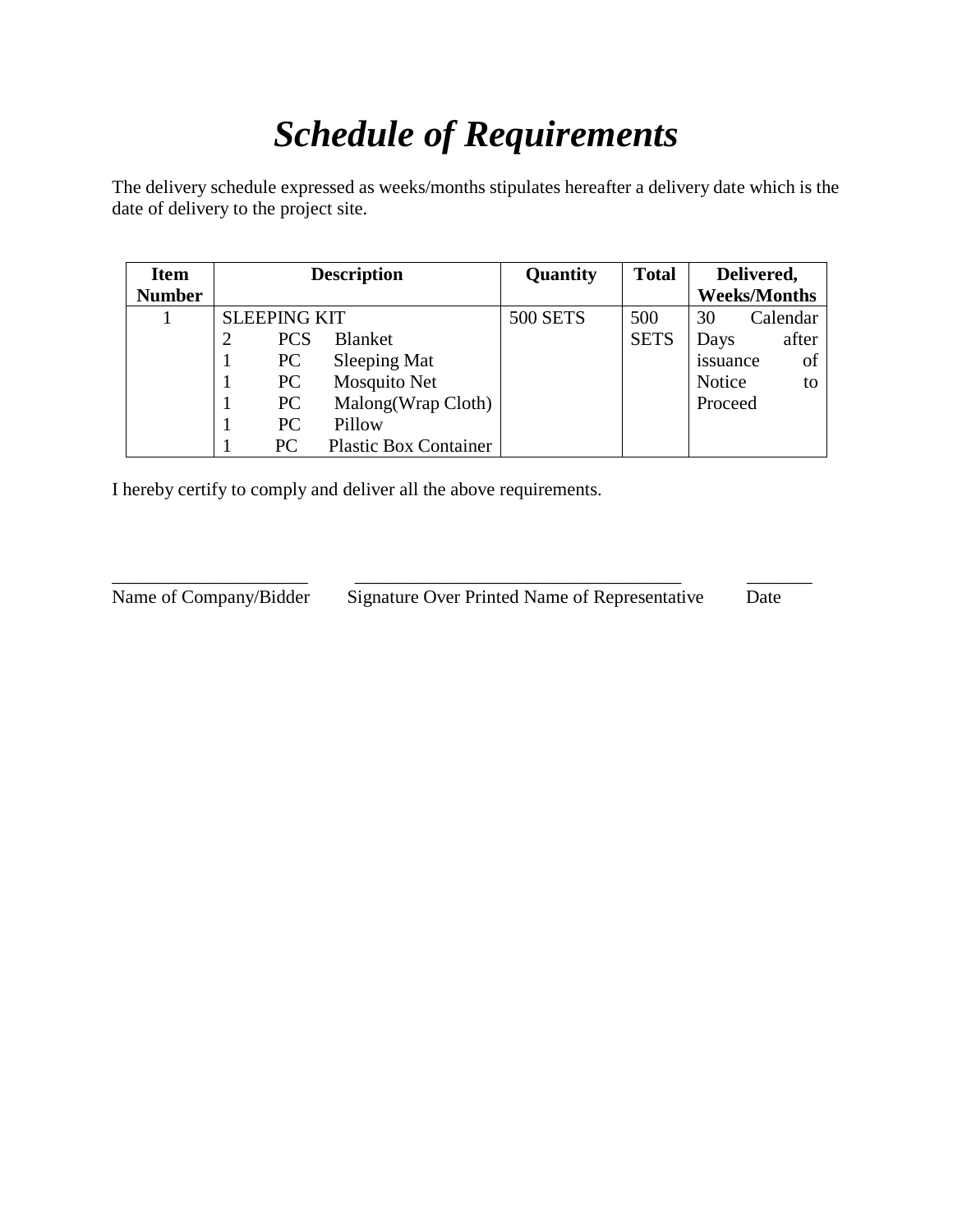## *Technical Specifications*

*Bidders must state here either "Comply" or "Not Comply" against each of the individual parameters of each Specification stating the corresponding performance parameter of the equipment offered. Statements of "Comply" or "Not Comply" must be supported by evidence in a Bidders Bid and cross-referenced to that evidence. Evidence shall be in the form of manufacturer's un-amended sales literature, unconditional statements of specification and compliance issued by the manufacturer, samples, independent test data etc., as appropriate. A statement that is not supported by evidence or is subsequently found to be contradicted by the evidence presented will render the Bid under evaluation liable for rejection. A statement either in the Bidder's statement of compliance or the supporting evidence that is found to be false either during Bid evaluation, post-qualification or the execution of the Contract may be regarded as fraudulent and render the Bidder or supplier liable for prosecution subject to the applicable laws and issuances.]*

| Specification                                      | Bidder's                                                                                                                                                                                                                                                                                                     |    |
|----------------------------------------------------|--------------------------------------------------------------------------------------------------------------------------------------------------------------------------------------------------------------------------------------------------------------------------------------------------------------|----|
|                                                    | Statement                                                                                                                                                                                                                                                                                                    | of |
|                                                    | Compliance                                                                                                                                                                                                                                                                                                   |    |
| Supply and Delivery of Kitchen Kit composed of the |                                                                                                                                                                                                                                                                                                              |    |
| following items:                                   |                                                                                                                                                                                                                                                                                                              |    |
|                                                    |                                                                                                                                                                                                                                                                                                              |    |
|                                                    |                                                                                                                                                                                                                                                                                                              |    |
|                                                    |                                                                                                                                                                                                                                                                                                              |    |
|                                                    |                                                                                                                                                                                                                                                                                                              |    |
|                                                    |                                                                                                                                                                                                                                                                                                              |    |
|                                                    |                                                                                                                                                                                                                                                                                                              |    |
|                                                    |                                                                                                                                                                                                                                                                                                              |    |
|                                                    |                                                                                                                                                                                                                                                                                                              |    |
|                                                    |                                                                                                                                                                                                                                                                                                              |    |
|                                                    |                                                                                                                                                                                                                                                                                                              |    |
| <b>BENEFICIARY</b>                                 |                                                                                                                                                                                                                                                                                                              |    |
|                                                    | <b>KITCHEN KIT</b><br><b>PCS</b><br>$\overline{2}$<br><b>Blanket</b><br>$\mathbf{1}$<br>PC<br><b>Sleeping Mat</b><br>PC<br>Mosquito Net<br>$\mathbf{1}$<br>Malong (Wrap Cloth)<br>PC<br>$\mathbf{1}$<br>PC<br>Pillow<br>$\mathbf{1}$<br>PC<br><b>Plastic Box Container</b><br>$\mathbf{1}$<br><b>Blanket</b> |    |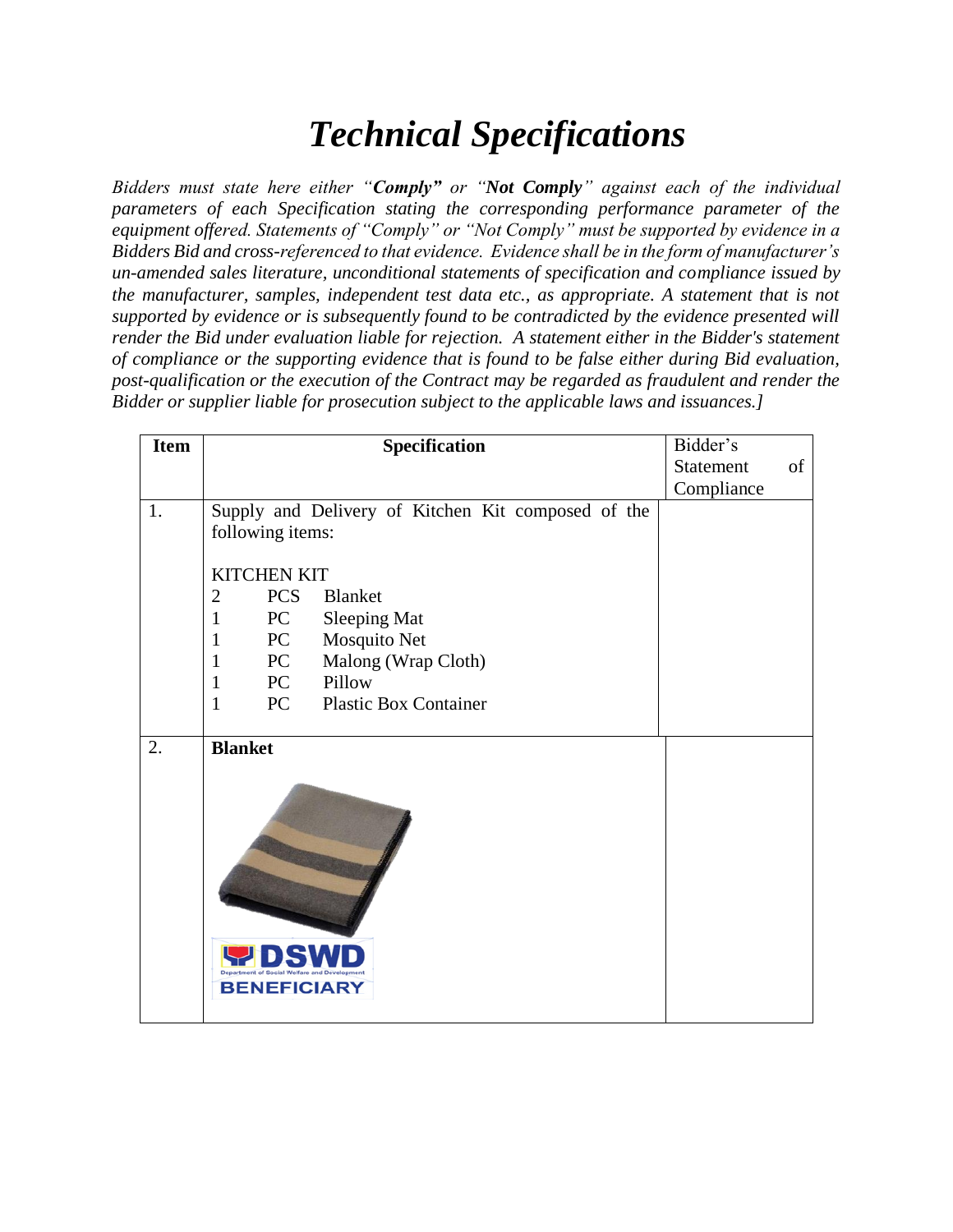|                | Type                      | Blanket                                                 |  |
|----------------|---------------------------|---------------------------------------------------------|--|
|                | Quantity                  | Two (2) pieces                                          |  |
|                | <b>Material</b>           | Wool or Fleece                                          |  |
|                | <b>Size</b>               | 70 in. L x 80 in. W (+/-5%                              |  |
|                |                           | variance)                                               |  |
|                | Weight                    | 450 grams (+/-5% variance                               |  |
|                | <b>Label/Marking</b>      | "DSWD Logo", "Department                                |  |
|                |                           | Social<br>Welfare<br>an                                 |  |
|                |                           | Development Beneficiary"<br>the outer upper right of th |  |
|                |                           | blanket, with size and color a                          |  |
|                |                           | shown.                                                  |  |
|                |                           | Print Area/ Size: 13.5 cm L x 6 cr                      |  |
|                |                           | $H$ (+/-5% variance)                                    |  |
|                | <b>Other Descriptions</b> | All side edges sewn, any color                          |  |
|                |                           | or design except plain white                            |  |
|                |                           |                                                         |  |
|                |                           |                                                         |  |
|                |                           |                                                         |  |
| $\overline{2}$ | <b>Sleeping Mat</b>       |                                                         |  |
|                |                           |                                                         |  |
|                | <b>Type</b>               | <b>Sleeping Mat</b>                                     |  |
|                | Quantity                  | One (1) piece                                           |  |
|                | <b>Materials</b>          | <b>Synthetic Plastic</b>                                |  |
|                | <b>Size</b>               | 72 inches L x 80 inches W (+/-5%<br>variance)           |  |
|                | <b>Weight/piece</b>       | One (1) kilogram (+/-5%                                 |  |
|                |                           | variance                                                |  |
|                | <b>Other</b>              | Any color or design except plain                        |  |
|                | <b>Descriptions</b>       | white                                                   |  |
|                |                           |                                                         |  |
|                |                           |                                                         |  |
|                |                           |                                                         |  |
| 3.             | <b>Mosquito Net</b>       |                                                         |  |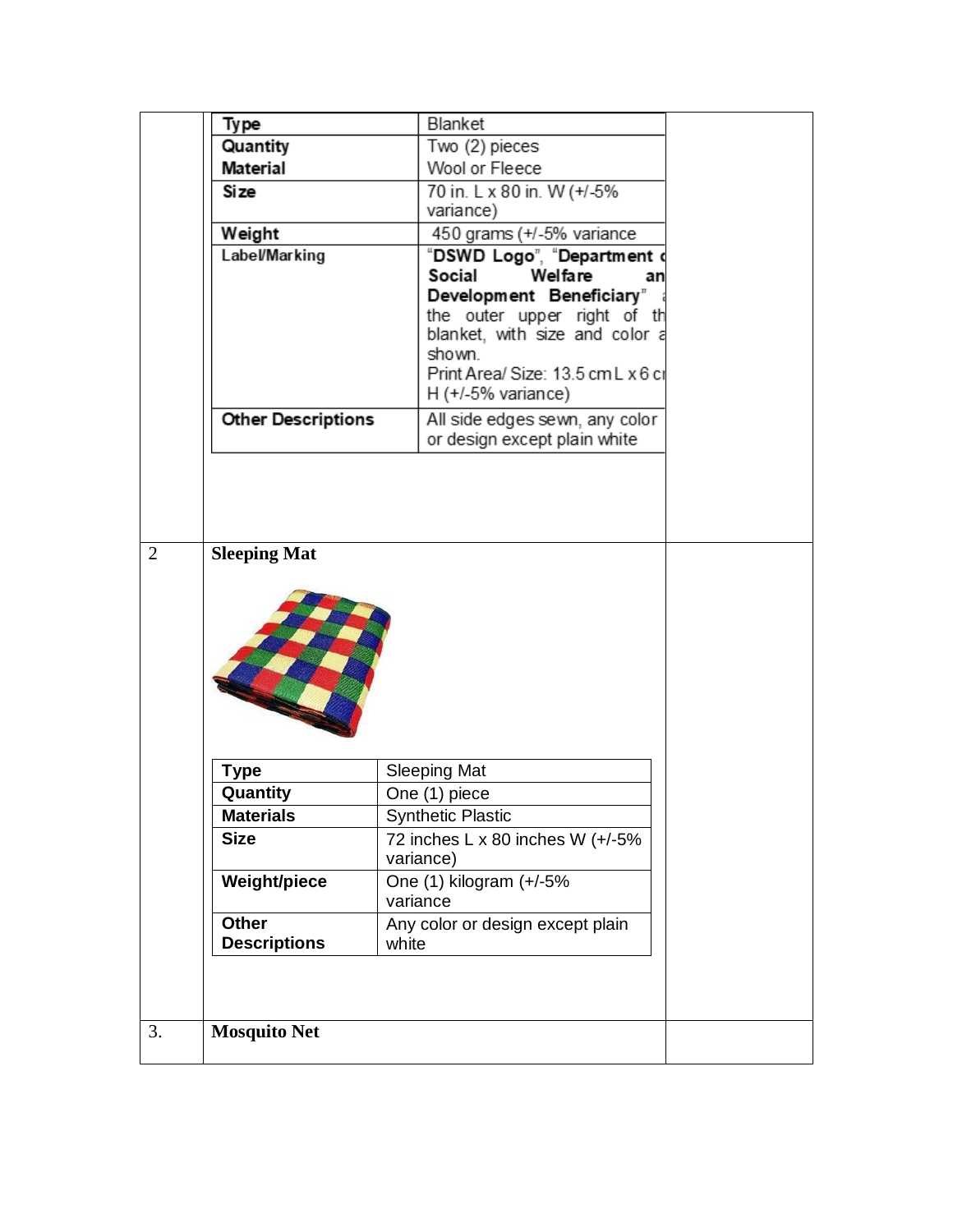|                | <b>Type</b>                         | Mosquito Net                                                     |  |
|----------------|-------------------------------------|------------------------------------------------------------------|--|
|                | Quantity                            | One (1) piece                                                    |  |
|                | <b>Materials</b>                    | Nylon Mesh                                                       |  |
|                | <b>Size</b>                         | 77 inches L x 58 inches W x 52<br>inches H<br>$(+/-5%$ variance) |  |
|                | Weight                              | 400 grams (+/-5% variance)                                       |  |
|                | <b>Other</b><br><b>Descriptions</b> | With four (4) loops, any color or<br>design except plain white   |  |
| $\overline{4}$ | <b>Malong (Wrap Cloth)</b>          |                                                                  |  |
|                |                                     | 33 in                                                            |  |
|                | $61$ in                             |                                                                  |  |
|                | <b>Type</b>                         | Malong<br>(wrap cloth)                                           |  |
|                | Quantity                            | One (1) piece                                                    |  |
|                | <b>Materials</b>                    | Blend of Cotton (50%-100%)<br>and Polyester (0%-50%)             |  |
|                | <b>Size</b>                         | 61 inches L x 33 inches W<br>$(+/-5%$ variance)                  |  |
|                | <b>Other Descriptions</b>           | Any color or design except<br>plain white                        |  |
|                |                                     |                                                                  |  |
| 5.             | <b>Pillow</b>                       |                                                                  |  |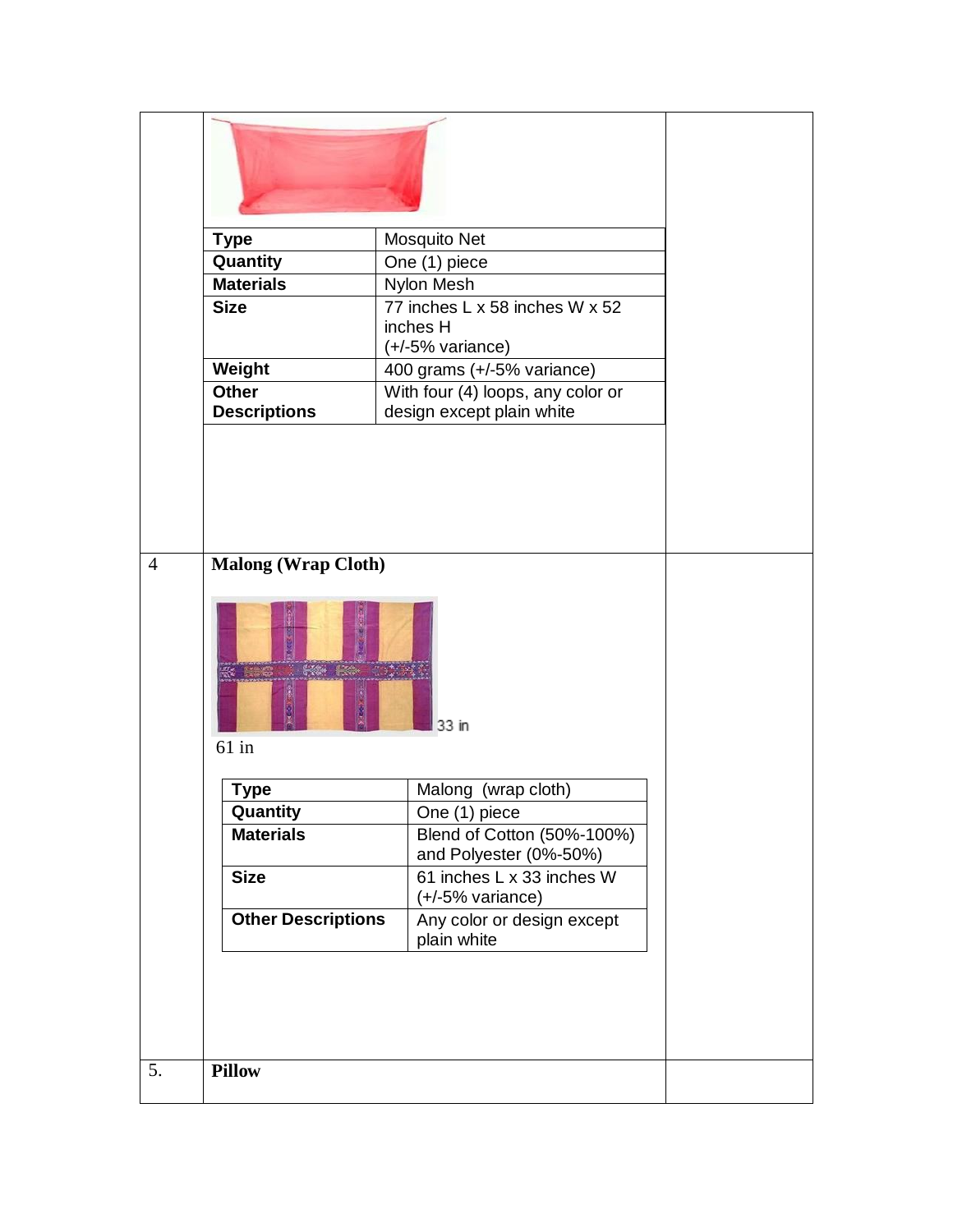| Pillow, Vacuum Pack<br><b>PDSWD</b><br>25 in<br>18 cm<br><b>BENEFICIARY</b> | 17 in<br>5 cm                                                                                                                                                                                            |
|-----------------------------------------------------------------------------|----------------------------------------------------------------------------------------------------------------------------------------------------------------------------------------------------------|
| <b>Type</b>                                                                 | Pillow, Vacuum Pack                                                                                                                                                                                      |
| Quantity                                                                    | One (1) piece                                                                                                                                                                                            |
| <b>Materials</b>                                                            | 100% Hypo- allergenic polyester<br>micro-fiber pillows                                                                                                                                                   |
| <b>Size</b>                                                                 | 25 inches L x 17 inches W (+/-<br>5% variance)                                                                                                                                                           |
| <b>Label/Marking</b>                                                        | "DSWD Logo", "Department of<br><b>Social</b><br>Welfare<br>and<br>Development Beneficiary" atthe<br>center of the Pillow, as shown.<br>Print Area/ Size: 18 cm L x 5 cm H<br>$(+/-5\% \text{ variance})$ |
| <b>Other Descriptions</b>                                                   | Any color or design except plain<br>white                                                                                                                                                                |
| the items)                                                                  | Plastic Box Container (which serves as the packaging of                                                                                                                                                  |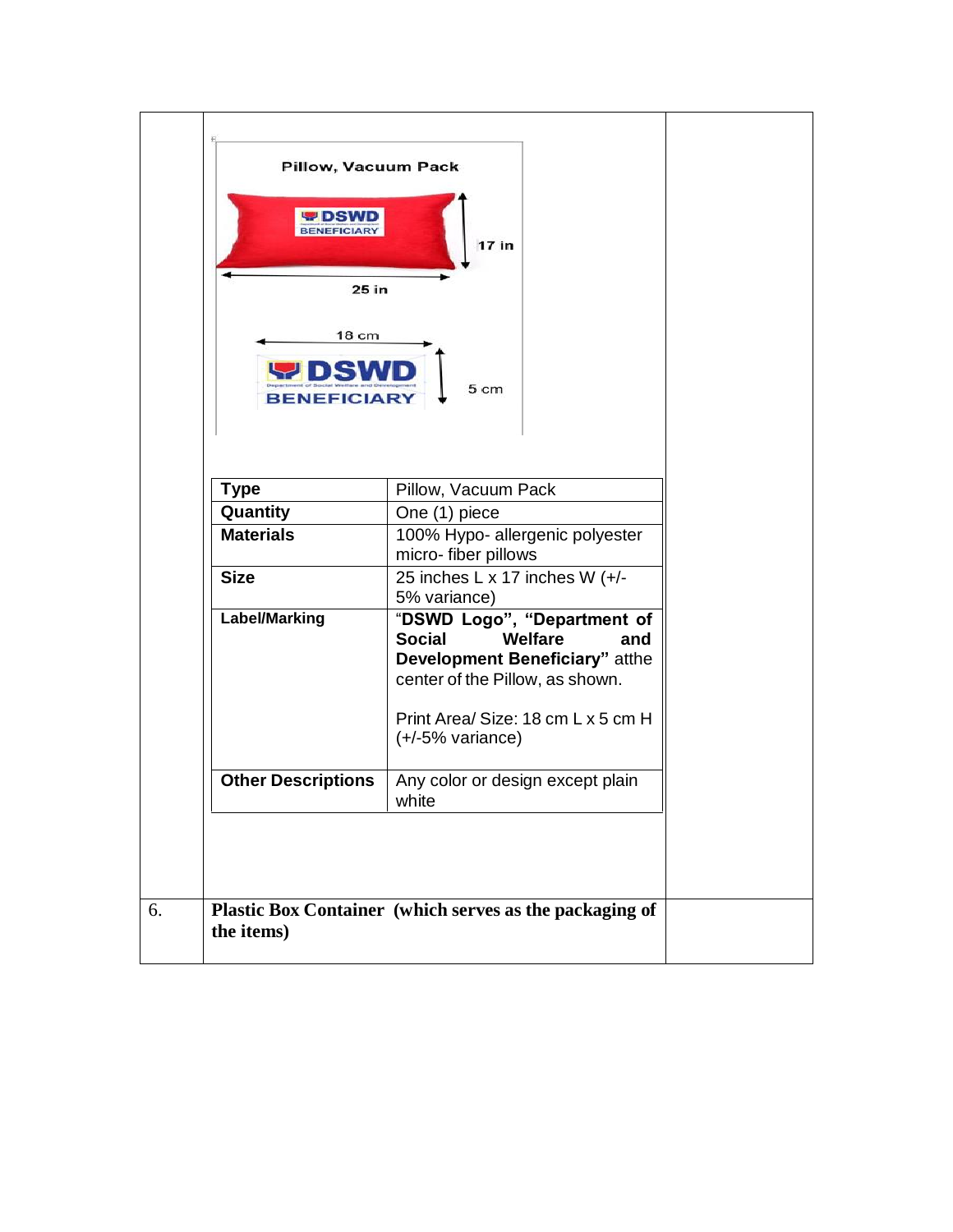